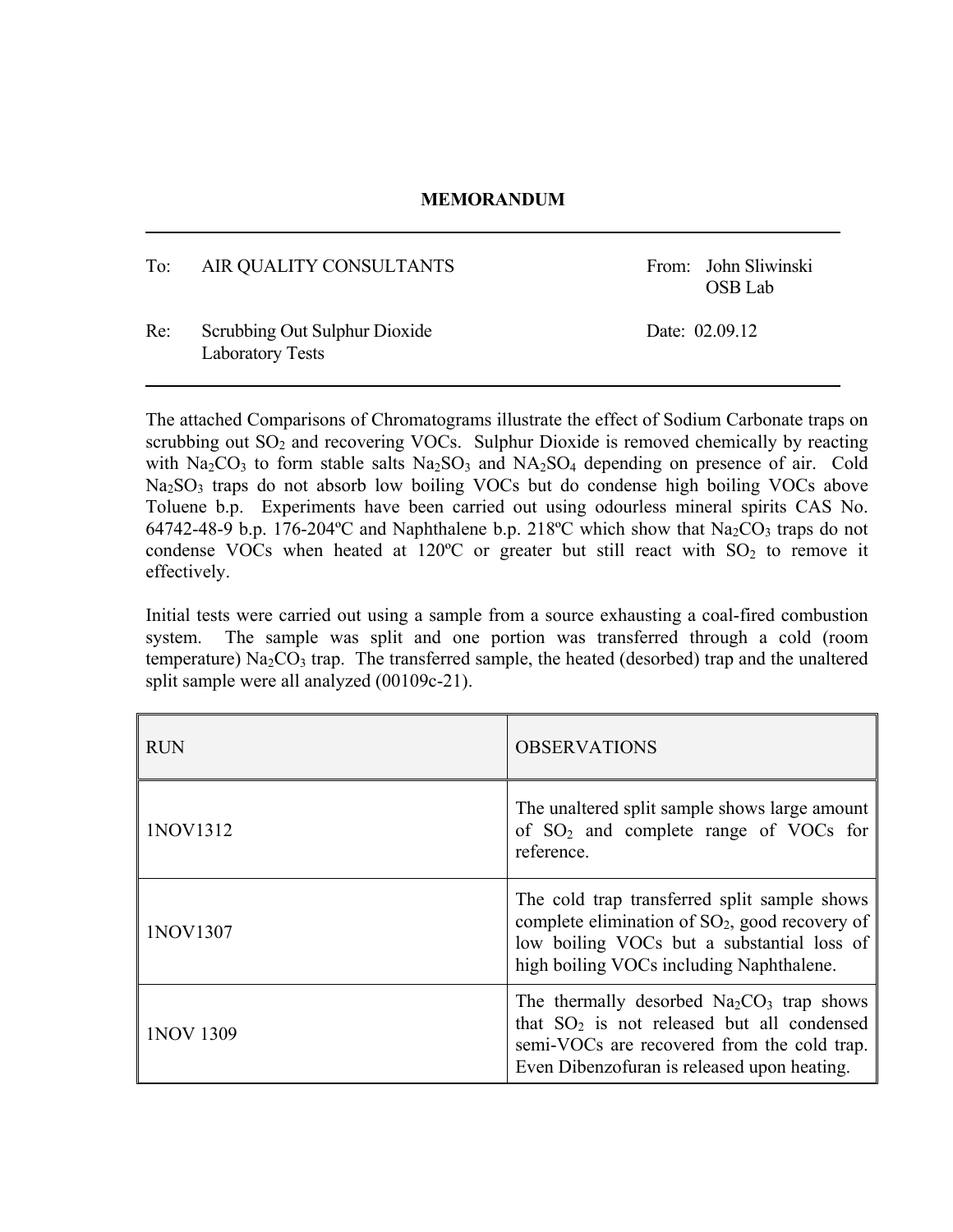Additional tests were carried out to determine how  $SO<sub>2</sub>$  and VOCs behaved while being transferred through a heated Na<sub>2</sub>CO<sub>3</sub> trap- at 120°C. A 50ppm Scott SO<sub>2</sub> gas cylinder was used as the source of Sulphur Dioxide, and a standard Tedlar gas bag was prepared with Naphthalene dissolved in odourless mineral spirits. Samples were analyzed under different conditions using C analytical tubes (01043b).

| <b>RUN</b> | <b>OBSERVATIONS</b>                                                                                                                                                                                      |  |  |  |
|------------|----------------------------------------------------------------------------------------------------------------------------------------------------------------------------------------------------------|--|--|--|
| 2FEB0503   | 200mL SO <sub>2</sub> gas through trap at 120°C. Sulphur<br>Dioxide was removed.                                                                                                                         |  |  |  |
| 2FEB0505   | $5mL$ SO <sub>2</sub> gas spiked without trap.<br>Sulphur<br>Dioxide recovered.                                                                                                                          |  |  |  |
| 2FEB0506   | 100mL $SO_2$ gas spiked without trap. Sulphur<br>Dioxide recovered.                                                                                                                                      |  |  |  |
| 2FEB0507   | $300 \text{mL}$ SO <sub>2</sub> gas spiked without trap. Sulphur<br>Dioxide recovered.                                                                                                                   |  |  |  |
| 2FEB0508   | 250µL standard spiked without trap is<br>recovered. Sulphur Dioxide is a carryover<br>contaminant from previous run.                                                                                     |  |  |  |
| 2FEB0509   | 1mL standard and 300mL SO <sub>2</sub> gas spiked<br>through trap at 120°C. Sulphur Dioxide was<br>removed but standard was recovered.                                                                   |  |  |  |
| 2FEB0510   | 4mL standard and 400mL SO <sub>2</sub> gas spiked<br>through trap at 120°C. Sulphur Dioxide was<br>removed but standard was recovered. Note 1-<br>Tetradecene from high mineral<br>spirits<br>injection. |  |  |  |